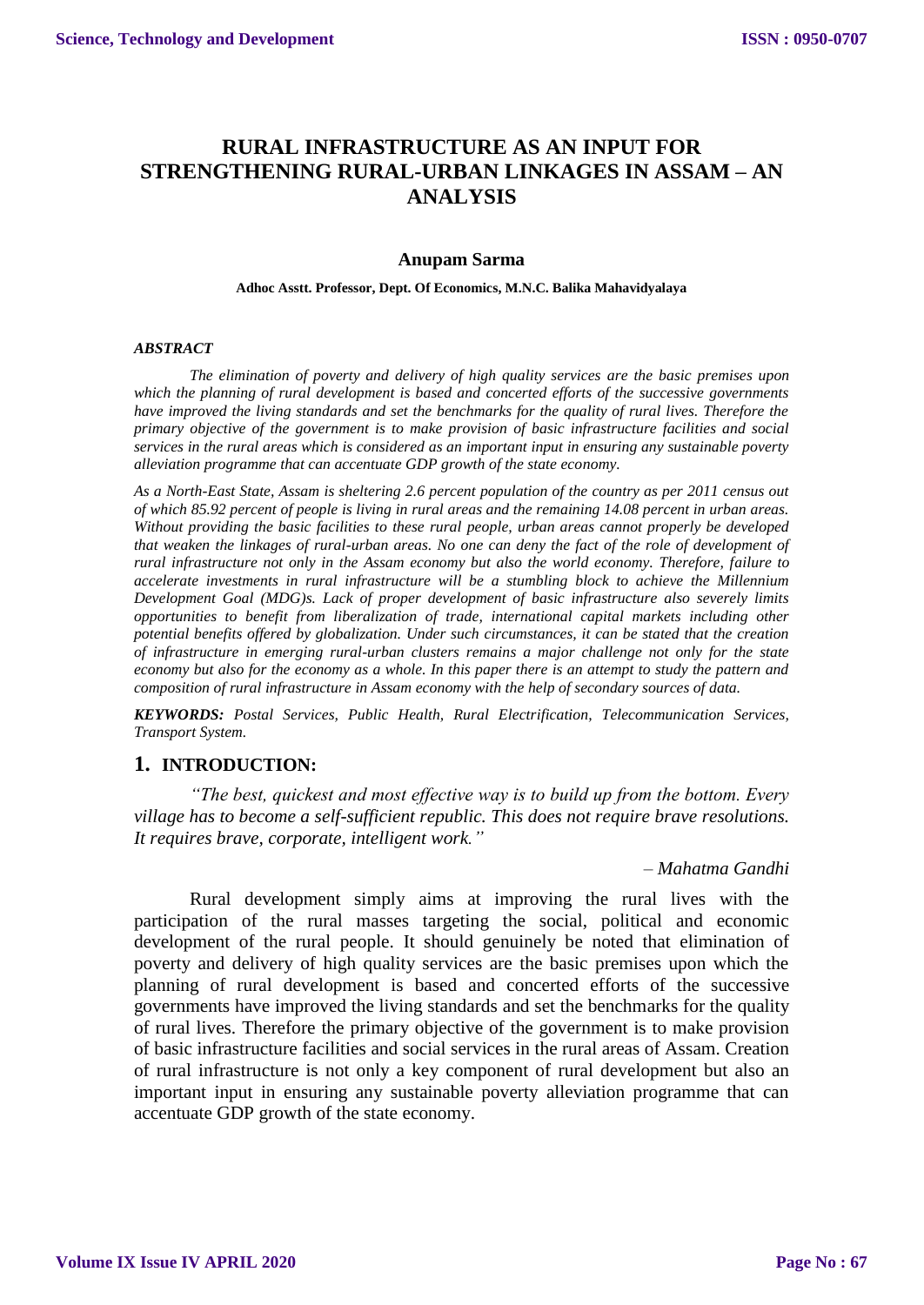As a North-East State, Assam is sheltering 2.6 percent population of the country as per 2011 census out of which 85.92 percent of people is living in rural areas and the remaining 14.08 percent in urban areas. Without providing the basic facilities to these rural people, urban areas cannot properly be developed that can weaken the linkages of rural-urban areas. In his regard, no one can deny the fact of the role of development of rural infrastructure in the Assam economy. Therefore, failure to accelerate investments in rural infrastructure will be a stumbling block to achieve the Millennium Development Goal (MDG)s. Lack of proper development of basic infrastructure also severely limits opportunities to benefit from liberalization of trade, international capital markets including other potential benefits offered by globalization. Under such circumstances, it can be stated that the creation of infrastructure in emerging ruralurban clusters remains a major challenge not only for the state economy but also for the economy as a whole. All these mainly depend on how the government is provisioning of all-weather road connectivity to rural areas, provision of better electricity facility, improved telecommunication networks etc. that will act as a catalytic intervention for the rural population by ensuring their access to a vast range of economically activities. Importantly, it can also ensure well regulation of fair market, health, education including other social services, availability of warehouses and go downs in rural areas of the state economy which maintains positive correlation with agricultural production and productivity, maintaining the issue of food security, etc. In this way, a concerted effort towards building rural infrastructure can bridge the existing rural-urban gap to a greater extent which has created a green signal to push up the growth of rural economy.

## **2. OBJECTIVES:**

The major objectives of the paper are:

- To study the progress of rural electrification facilities in Assam.
- To study the contribution of transport facilities in state GDP.
- To analyze the provision of transport and communication facilities in the state.
- To study the status of public health and health care facilities in Assam.

### **3. METHODOLOGY:**

The method used in this paper is purely analytical and descriptive in nature. There is an attempt to study the objectives of this paper on the basis of secondary sources of data. Here, the secondary sources of data includes data collected from relevant magazines, books, journals, newspapers, articles of research scholars, etc.

## **4. RESULTS AND DISCUSSION:**

### **Rural Electrification in Assam:**

Modernization of agriculture and rapid industrialization in an economy depends mostly on the availability of cheap and sufficient supply of power because of which power is regarded as the most important component of infrastructure for the economic development of the region. But unfortunately it can be observed that Assam is lagging far behind the national average in the field of power development as it has not been possible to carry out exploitation of power resources of the state to the fullest level. Even Assam is very poor regarding the development of solar energy system that can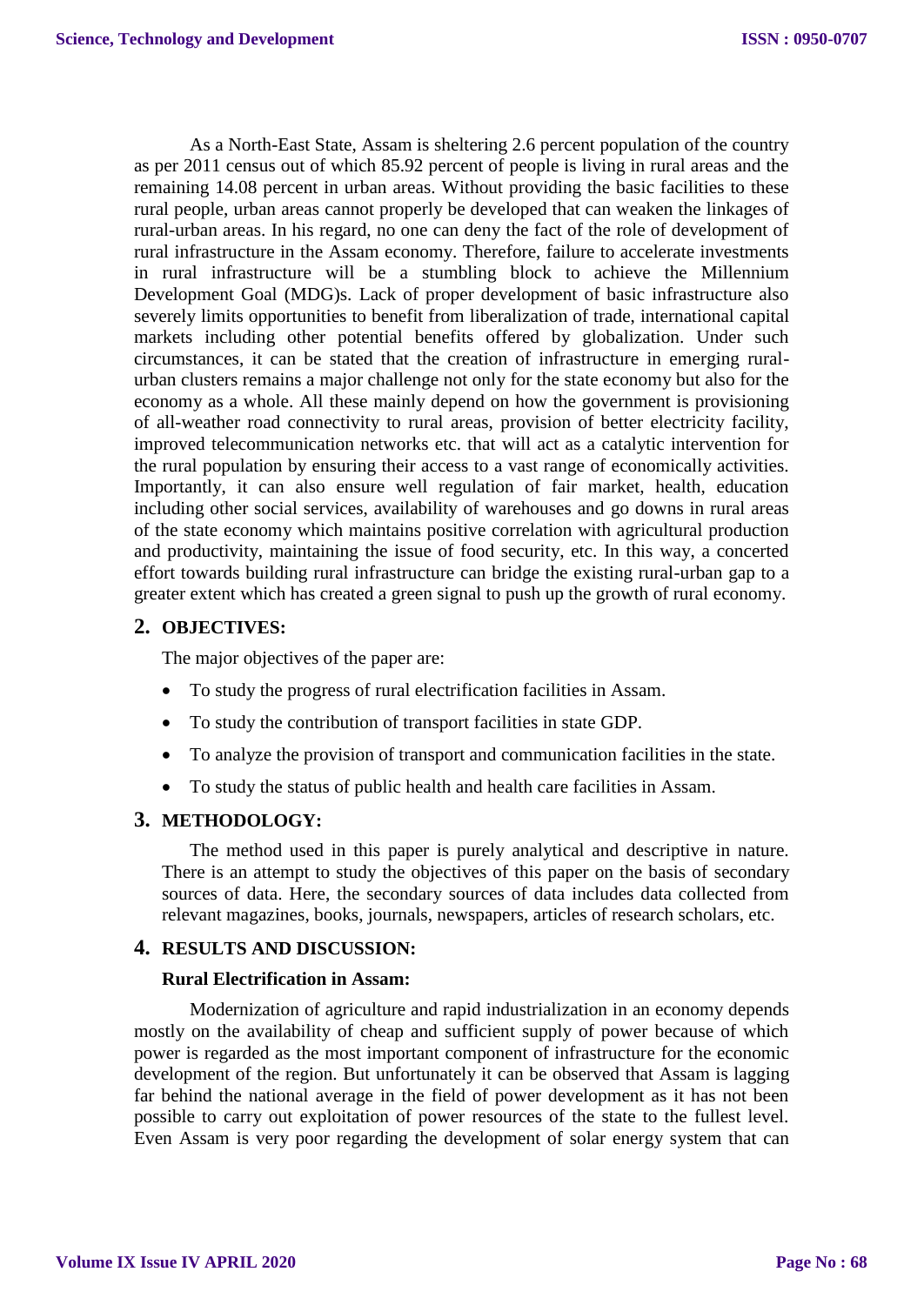play a substitutary role to some extent for filling the huge existing demand supply gap of power.

The status of power generation in the state is extremely unsatisfactory from the point of power requirement of the consumer. However, the Assam State Electricity Board (ASEB) has been trying to meet the power shortage by importing power from foreign sources. As a result of functioning of Hydel Power Project since 2006-07, the scenario in respect of power generation has slightly been improving as power generation has increased to 1498.13 MU in 2007-08 from 867.53 MU in 2006-07. But during 2010-11, the generation of power has nominally fallen by 0.25 percent which has further increased by 3.82 percent in 2011-12. Unfortunately, the installed capacity of generating plants at present in Assam has come down to 376.7 MW which include Coal, Hydel and Gas plants due to de-commissioning of Bongaigaon Thermal Power Station (BTPs) and Mobile Gt sets and de-rating of age-old units of Namrup (NTPS). The installed capacity of various generating plants along with the generation of power in the state during the last few years have been shown in table-1.

| Year    |         | <b>Installed Capacity of Generating Plant</b> |       | <b>Gross Unit Generated</b> |        |         |         |
|---------|---------|-----------------------------------------------|-------|-----------------------------|--------|---------|---------|
|         |         | (in M.W.)                                     |       | (in M.U.)                   |        |         |         |
|         | Thermal | Hydel                                         | Gas   | Hydel                       | Gas    | Total   |         |
| 2006-07 | 60.0    | 102.0                                         | 253.5 | 415.5                       | 15.438 | 852.10  | 867.54  |
| 2007-08 | 60.0    | 102.0                                         | 239.5 | 401.5                       | 509.20 | 988.94  | 1498.13 |
| 2008-09 | 60.0    | 102.0                                         | 239.0 | 401.5                       | 434.40 | 1248.20 | 1682.82 |
| 2009-10 | 60.0    | 102.0                                         | 239.0 | 401.5                       | 401.91 | 1310.30 | 1712.21 |
| 2010-11 | 60.0    | 102.0                                         | 239.0 | 401.5                       | 409.49 | 1298.27 | 1707.76 |
| 2011-12 | 60.0    | 102.0                                         | 239.0 | 401.5                       | 455.00 | 1318.00 | 1773.00 |
| 2012-13 | 59.7    | 100.0                                         | 217.0 | 376.7                       | 344.00 | 1421.30 | 1765.30 |

**Table-1**

Source: Economic Survey, Assam 2012-13 & 2013-14.

The noticeable feature of installed generation capacity should be higher growth rates for the inclusion of renewable energy sources in comparison to use fossil fuels. As per the report of Economic Survey, Assam 2018, the installed capacity of generating plants in the state is 379.7 MW which includes coal, hydel and gas plants of the state.

Rural electrification programme is gaining momentum since the last few years which is very essential for the execution of development programmes both in the agricultural and rural sector that can ensure better strengthening the linkages of ruralurban areas. But the progress of rural electrification in Assam is not upto the expectation. During 1995-96, the percentage of villages electrified had worked out at 68 percent indicating an unsatisfactory performance in respect of rural electrification in the state as compared to some other states of the country. But before implementation of Rajiv Gandhi Grameen Vaidutikaran Yojana (RGGVY) on 30/03/2007 has shown that 74 percent villages are electrified in Assam. Thus we can clearly observe that the rate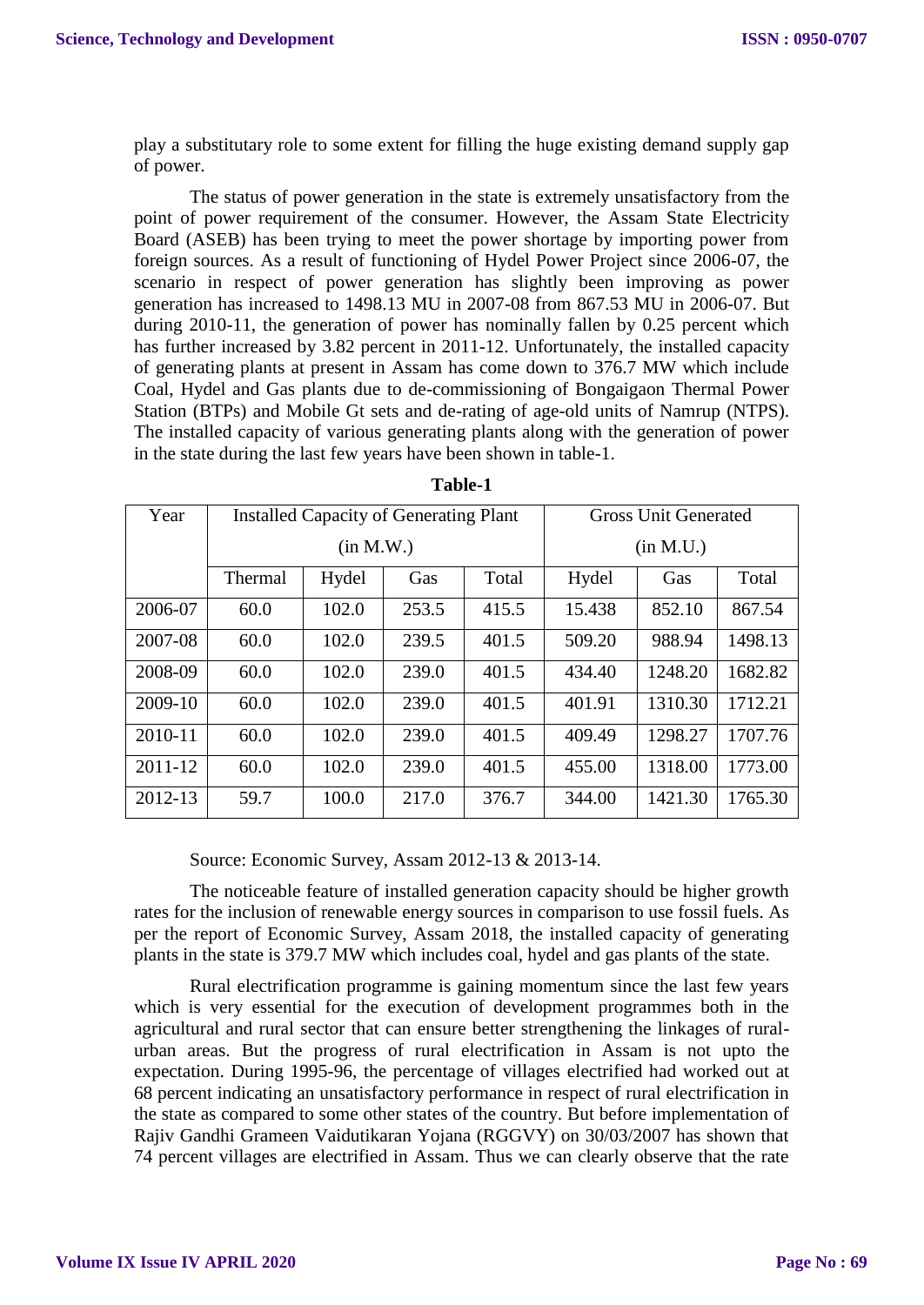of growth of rural electrification in Assam is very slow which is retarding to establish better strengthen of rural-urban linkage. The RGGVY has granted a project cost of total Rs.2207.79 crore during 10<sup>th</sup> and 11<sup>th</sup> five year plans under Assam State Electricity Board (ASEB) and Power Grid Corporation Ltd. (PGCL). The task of electrification of 2202 nos. of remote villages is being taken up by the Remote Village Electrification Wing of ASEB, Forest Department, Government of Assam and Assam Energy Development Agency through non-conventional method of rural electrification. The status of village electrification in Assam under RGGVY as on 28/02/2013 is given in table-2.

| Agency      |        | Un-Electrified Villages |        | Already Electrified<br><b>Villages</b> | <b>BPL Villages</b> |             |  |
|-------------|--------|-------------------------|--------|----------------------------------------|---------------------|-------------|--|
|             | Target | Achievement             | Target | Achievement                            | Target              | Achievement |  |
| <b>ASEB</b> | 6907   | 6513                    | 9533   | 8964                                   | 980374              | 717828      |  |
| <b>PGCL</b> | 1499   | 1485                    | 3548   | 3251                                   | 182373              | 171349      |  |
| Total       | 8406   | 7998                    | 13081  | 12215                                  | 1162747             | 889177      |  |

| able |  |
|------|--|
|------|--|

Source: Economic Survey, Assam, 2013-14.

Initially the project completion period of  $11<sup>th</sup>$  five year plan projects was 18 months but it has been extended by Government of India to 24 months from the date of award of contract as the implementing agencies have been suffering a number of constraints. In Assam, the overall picture of power generation and supply requirement of power is clear from table-3.

| <b>Items</b>                                | 2001-02 | 2007-08 | 2008-09 |      |       |      | 2009-102010-112011-12 2012-13 |
|---------------------------------------------|---------|---------|---------|------|-------|------|-------------------------------|
| <b>Energy Requirement</b><br>(Million Unit) | 3415    | 4621    | 5039    | 5049 | 5967  | 6081 | 6392                          |
| <b>Availability (Million</b><br>Unit)       | 3302    | 4018    | 4270    | 4590 | 5028  | 5670 | 5895                          |
| Shortage(Million Unit)                      | 113     | 603     | 769     | 459  | 939   | 411  | 497                           |
| Shortage (in percent)                       | 3.33    | 15      | 13      | 9.1  | 15.68 | 6.75 | 7.78                          |
| Peak Demand (MW)                            | 553     | 891     | 972     | 974  | 1066  | 1135 | 1286                          |
| Peak Demand Met<br>(MW)                     | 519     | 775     | 824     | 885  | 828   | 1024 | 1068                          |
| Shortage (in percent)                       | 6.15    | 13.04   | 15.25   | 9.13 | 22.32 | 9.78 | 16.95                         |

**Table-3**

Source: Economic Survey, Assam 2013-14

Regarding the status of power generation in the state is not at all satisfactory from the point of view of power requirements in general and also in terms of consumer demand. There has been always excess demand of power in the state due to generation of less amount of power in comparison to its growing demand. However, the ASEB has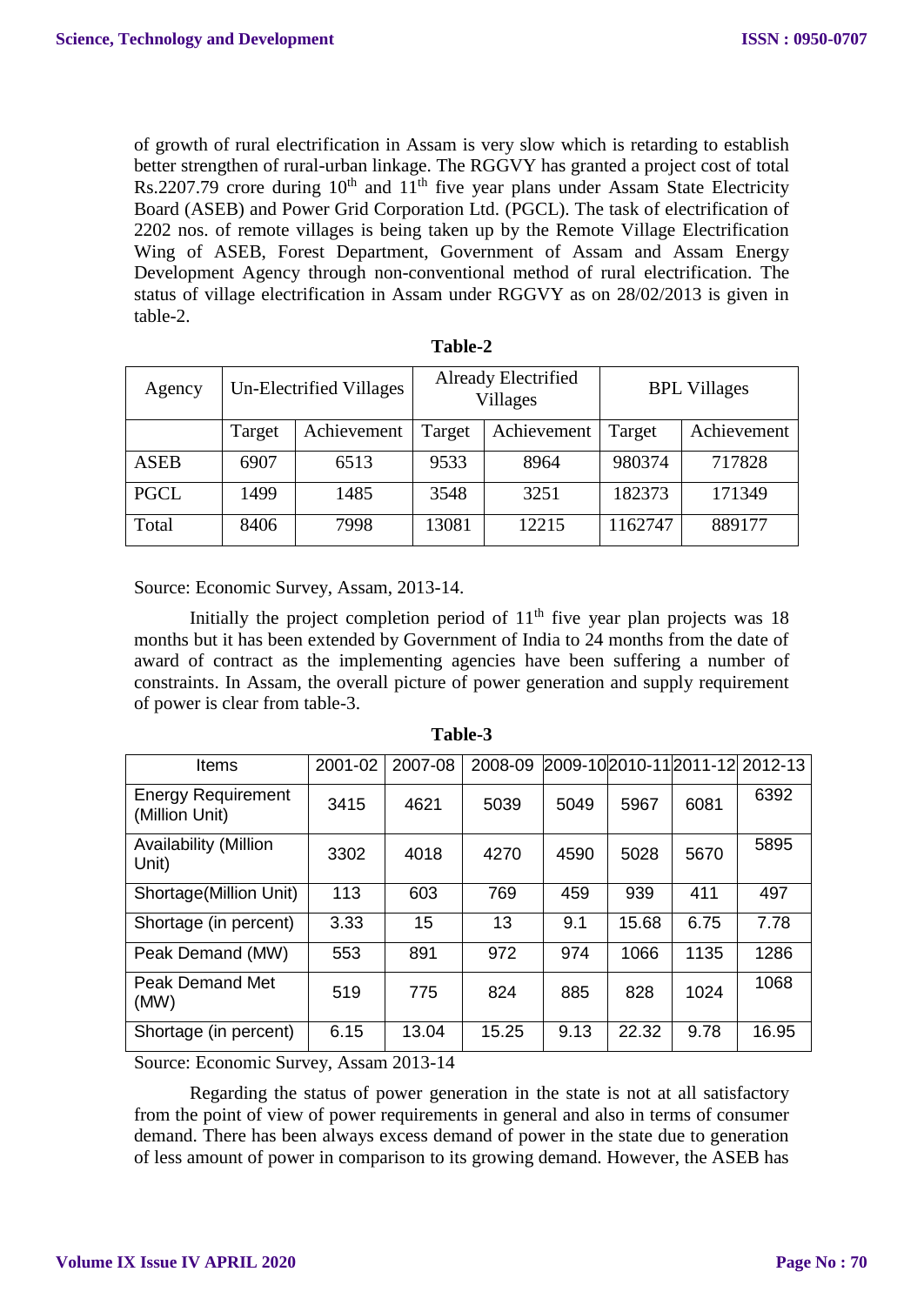been trying to meet the power shortage by importing power from the Central government and private foreign sources. It is observed that gross power generation in Assam during the year 2014-15 was 1895 MU which has sharply decreased to 1851 MU in 2015-16 and then further decreased to 1650 MU during the year 2016-17.

From the view point of energy requirements in the state has been worked out at 8240 MU during the year 2016-17 as against 7857 MU during the year 2015-16 and as such 7233 MU in 2014-15. But unfortunately, the availability of energy during the periods was 7948 MU, 7571 MU and 6955 MU respectively. However, the power generation was 1650 MU in 2016-17 which was 1851 MU in 2015-16 and 1895 MU in the year 2014-15. The peak demand of electricity in Assam has increased from 1424 MW in 2014-15 to 1496 MW in 2015-16 and then further increased to 1679 MW in 2016-17 though the shortage of power has come down from 212 MW in 2014-15 to 157 MW in 2015-16 and to 45 MW in 2016-17.

#### **TRANSPORT SYSTEM IN ASSAM:**

A well developed transport system in highly essential in a state like Assam specially in rural areas as most of the essential products are imported from rural areas to urban areas. Due to lack of superior transport system heavy transport costs have to be incurred because of which size of the market is influenced. Even the state is importing practically machineries, equipments, raw materials for the agro-based and other industries and at the same time a huge amount of produced goods in the rural areas of Assam like tea, jute, timber, bamboo and bamboo products are exported. Inspite of huge demand for developed transport system, Assam is still continuing to suffer from inadequate transport facilities which still continue to act as an impediment to the economic development of the state. In view of the vital importance of such a sector, Assam government with the support of central government so far made considerable efforts through successive five year plans to make up the leeway but much more still remains to be done.

The Assam Public Works Department (PWD) is primarily responsible for improvement of road communication through construction and maintenance of roads, bridges and culverts for speedy development of the state. In Assam, AS PER THE RECOD 2017-18, the road network comprises of total 58202 KM of roads consisting of 3900.44 KM National Highways, 2530 KM State Highways, 4379 KM major district roads, 1615 KM urban roads, 37030 KM rural roads and the rest are Panchayat and other Non PWD roads approximately 6000 KM and Municipal roads are 1087 KM. The surfaced road kilometer excluding National Highway constitutes almost 57 percent of the total road length in the state as on March 2017. This indicates that compared to total road length availability of about 58.08 KM per 100 square KM and about 146 KM per lakh of population as per 2011 census as on March 2017.

The presence of large number of submersible stretches and existence of large number of semi-permanent timber bridges have hampered all weather roads communication in the state. Therefore a considerable portion of the maintenance fund has to be spent on maintenance of such bridges and roads that hinder the interest of speedy development of the state. The effort of the state PWD helps to bring down the number of semi-permanent timber bridges from 5450 in 2001 to 1433 as on March 2017. In addition to that the construction of the number of RCC bridges has been increased from 309 in 2001 to 4563 in 2016. Presently more than 923 number of RCC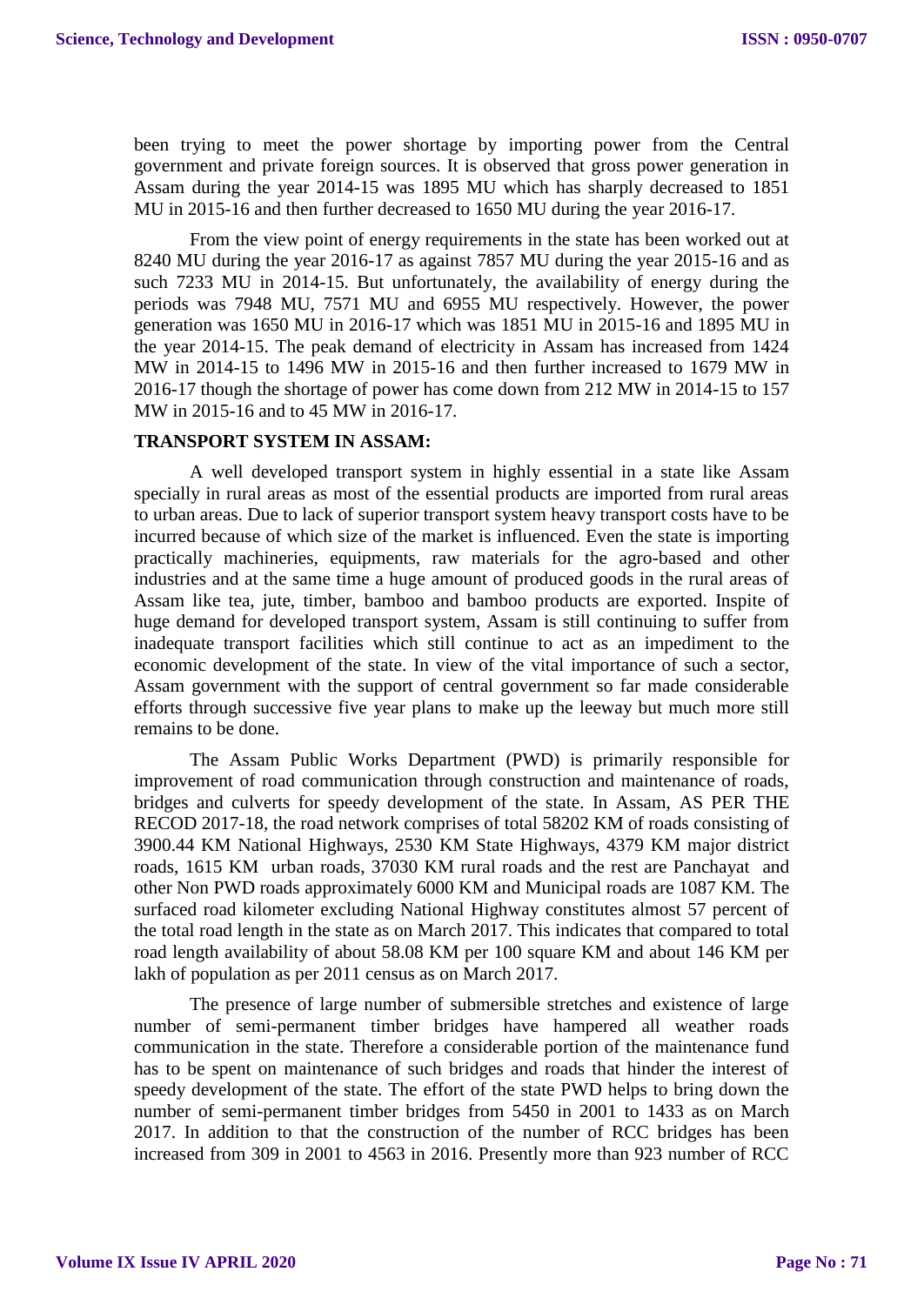bridges are at different stage of construction. The altogether road network in Assam since 2011-12 is shown in table-4.

| ını<br>ı<br>ť<br>л |  |
|--------------------|--|
|--------------------|--|

| (in KM) |
|---------|
|         |

| Item                                            |       | 2011-12 2012-13 2013-14 |       | 2014-15 | 2015-16 | 2016-17 |
|-------------------------------------------------|-------|-------------------------|-------|---------|---------|---------|
| Surfaced Road (excluding)<br>National Highways) | 21200 | 22700                   | 23747 | 23948   | 25546   | 27003   |
| Un-surfaced Road                                | 24300 | 22800                   | 21753 | 20914   | 19316   | 18551   |
| National Highway                                | 2848  | 3069.22                 | 3069  | 3835    | 3863    | 3900    |
| State Highway                                   | 3134  | 3134                    | 3134  | 2530    | 2530    | 2530    |
| <b>Major District Road</b>                      | 4413  | 4413                    | 4413  | 4379    | 4379    | 4379    |
| <b>Rural Road</b>                               | 36544 | 36544                   | 36544 | 36544   | 36544   | 37030   |
| Urban Road                                      | 1409  | 1409                    | 1409  | 1409    | 1409    | 1615    |

Source: Office of the Chief Engineer PWD (Roads), Assam

In Assam, the PWD has been implementing various roads, bridges not only with its own state's resources but also government of India, IBRD, NABARD and NEC has funded. Under Pradhan Mantri Gram Sadak Yojana launched in 2000-01 which has given priority to development of rural roads of the core network has funded Rs.8801.81 crore with the objective of providing connectivity to the unconnected habitations. In addition, under the RCIP Trench-I to be funded by the Asian Development Bank an amount of Rs.310.48 crore has been cleared by MoRD, Government of India for the construction of almost 427 KM for connecting 239 habitations of 500+ population. The achievements of implementation under the PMGSY so far are shown as follows.

| Upto date Road length sanction upto 2008-09: |                      | 15909 KM       |
|----------------------------------------------|----------------------|----------------|
| Road length complete                         |                      | 13151 KM       |
| Amount sanctioned                            | ÷                    | Rs.8801.81 Cr. |
| Amount released by GOI                       |                      | Rs.7434.71 Cr. |
| Habitation sanctioned $(1000+)$              | $\ddot{\phantom{a}}$ | 6102 Nos.      |
| Habitation already connected                 |                      | 5146 Nos.      |
| Balance length in progress                   |                      | 2758 Km        |
| Balance habitation $(1000+)$ to be connected | $\mathcal{L}$        | 956 Nos.       |
|                                              |                      |                |

In Assam, apart from it under the government of Assam Mukhya Mantrir Paki Dalang Nirman Achoni has been launched which aims at replacing existing wooden bridges of remote rural areas by constructing RCC bridges for better connectivity with urban areas. Under this scheme, 199 RCC bridges have been sanctioned with total projected cost amount of Rs.119.93 Cr. out of which almost 90 Nos. of bridges are completed with utilization of almost Rs.80 Cr. fund. As against it, under Assam Vikash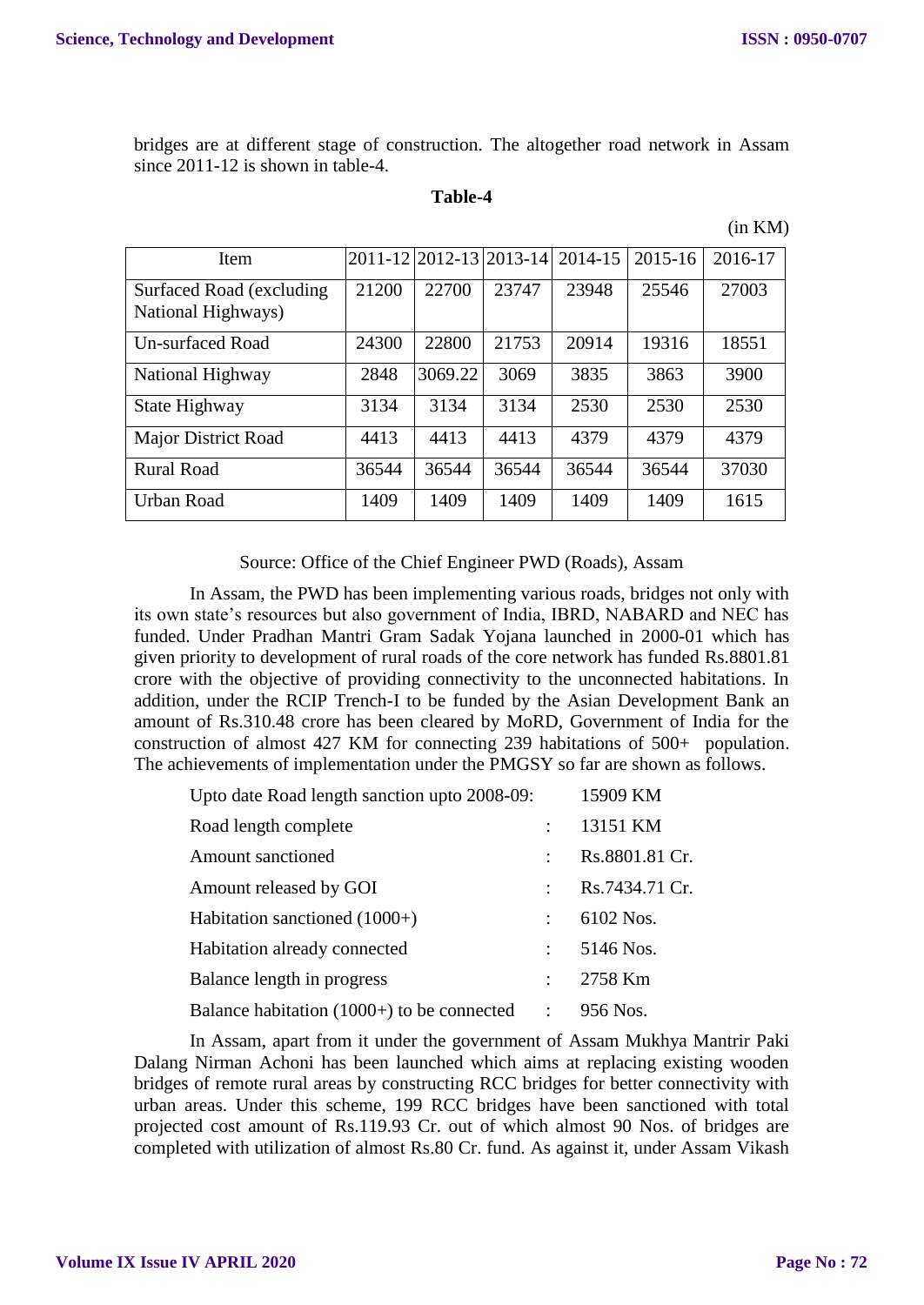Yojana, 115 Km Road work and 13 Nos. of bridges have sanctioned at the cost of Rs.187.55 Cr. where already 102 KM and 5 Nos. of bridges have completed by incurring an amount of Rs.161.23 Cr. Even the government of India has received a credit from IDA on behalf of the state of Assam for the Assam Agricultural Competitive Project (AACP) that includes rural road component along with agricultural and its allied farm sector. Apart from all these, NEC, RIDF (loan assistance from NABARD), Central Road Fund are granting huge amount of funds to develop the infrastructure sector in rural areas of Assam so as to enhance the rural-urban linkages. But in Assam due to some existence of difficulties during implementation of road development projects like less working period-hardly six months fair weather for roads and bridges construction, local socio-economic problems regarding certain area law and order, hesitation of contractor community to transform the construction industry from manual to mechanization etc.

### **POSTAL AND TELECOMMUNICATION SERVICES:**

One of the important determinant of identifying rural-urban linkages in Assam is the postal and telecommunication services. In respect of both these two services in Assam, the state has been recording a steady growth. The Assam Postal Circle has a network of 4013 post offices out of which 92.84 percent post offices are located in rural areas as on March 2013. It is found that each post office serves a population of 7776 persons covering 19.58 square km areas. There are three night post offices functioning in the state which are located at Guwahati, Dibrugarh and Silchar for convenience of the people. Apart from it, there are 625 modernised post offices and 629 computerised post offices in the state. Even there are four National Speed Post Centre and 16 Speed Post Centre in the state and Postal Mail Conveyance covers 4428 railway kilo metre. The Department of Posts has introduced a facility for opening of 'O' balance Savings Accounts for the MNREGA beneficiaries. In spite of some improvement registered in the postal services in Assam, the position of the state in this regard is not found much satisfactory in comparison with the position of the country as a whole. Even Assam is among the six states across India where initiative has taken to start Core Banking Solution (CBS) in 12 selected post offices under pilot project to bring the postal customers under postal banking coverage which help the customers to access their saving bank accounts from any of these post offices.

In Assam, regarding the availability of telecommunication facilities is concerned a slow and gradual increasing trend has been noticed during recent years. Assam Telecom Circle of Bharat Sanchar Nigam Limited (BSNL) is the largest telecom operator in the state which was constituted in 1987. It should be noted that BSNL, Assam circle is the only service provider which is making focused efforts and planned initiative to bridge the rural-urban Digital Divider ICT sector. In Assam, BSNL is operating with 585 telephone exchanges where 46.50 percent is the overall tele-density of the state against the national average of 73.34 percent at the beginning of 2013. In a state like Assam, it is observed that the urban tele-density is 136.38 percent in 2013 as against the rural tele-density is only 30.18 percent. The subscriber base basic services provided by the BSNL in the state were 1667606 as on March 2016 which shows a growth of 10.9 percent over the previous year. The total number of telephone connections as on March 2016 was 19.5 percent more than that of 2015. It should be noted that private operators are also providing 1980 wire-line phones to its subscribers till March 2016 in Assam. In respect of wireless phone connections, there were 2.05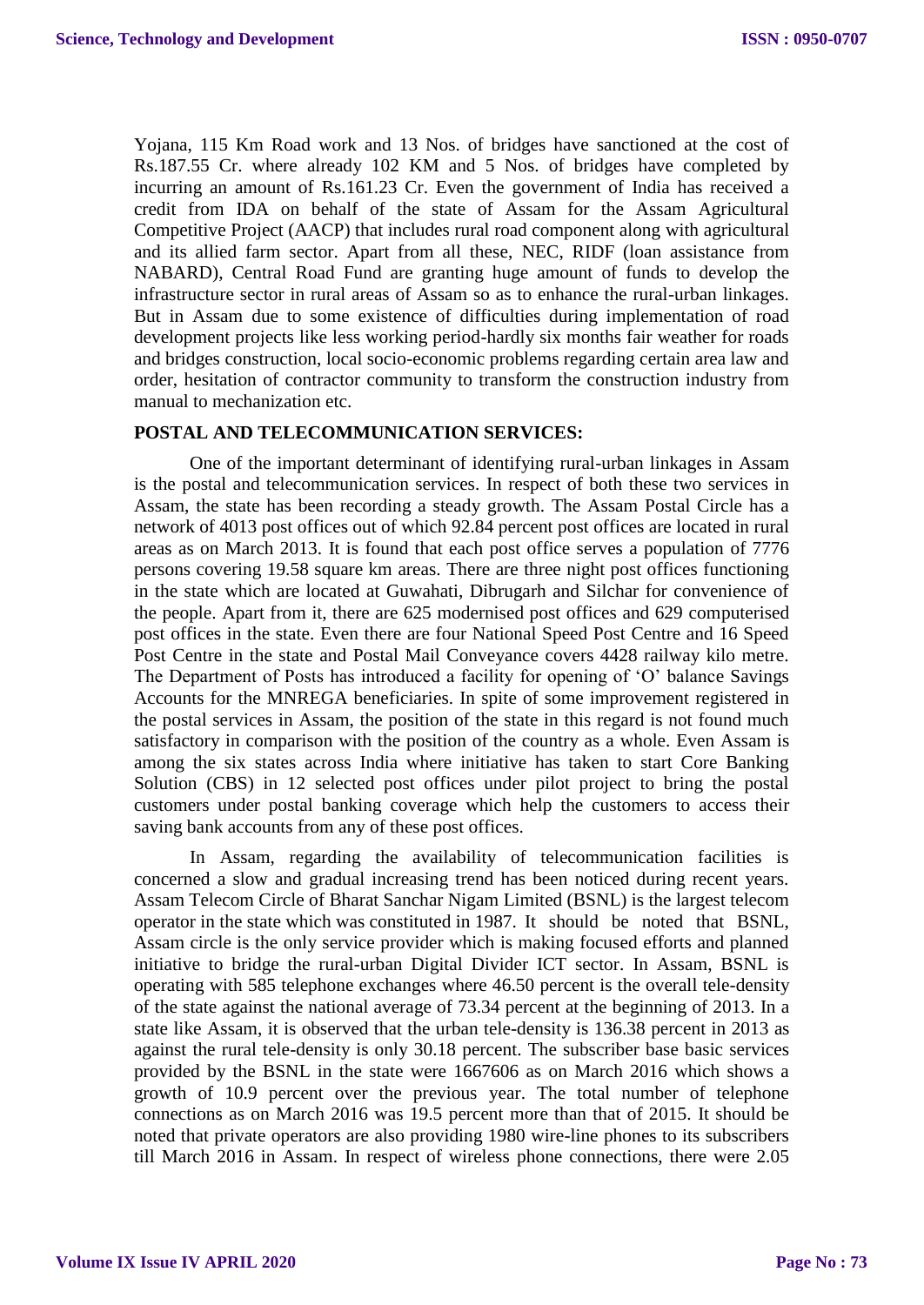crore mobile connections in Assam as on March 2016. BSNL alone provides around 8.6 percent of the total mobile connections in the state during that time period. The private mobile service operators have also providing about 1.90 crore mobile connections as on March 2016. Thus the share of mobile connections provided by the private operators has increased from 91.7 percent as on March 2015 to 92.8 percent in 2016. But still there have been uneven telecom facilities across the urban and rural segments of the state. The present status of telecom facilities in Assam provided by the operators is shown in table-5.

| Item                                  |   | 2011-12                                               | 2012-13                  | 2013-14 | 2014-15 | 2015-16 | 2016-17 |
|---------------------------------------|---|-------------------------------------------------------|--------------------------|---------|---------|---------|---------|
| Direct Exchange<br>Lines              |   |                                                       | 1492608 14422194 1463773 |         | 1427318 | 1503449 | 1667066 |
| <b>Rural Telephone</b><br>connections |   | 491881                                                | 445399                   | 459014  | 449347  | 482397  | 547081  |
| <b>Village Public</b><br>Telephones   |   | 24415                                                 | 24688                    | 24692   | 24692   | 24663   | 5297    |
| <b>Total Telephones</b>               |   | 14437929 14533025 15462192 16611629 17318325 20694170 |                          |         |         |         |         |
| Tele density (in                      | т | 46.61                                                 | 46.50                    | 48.74   | 51.9    | 53.95   | 63.25   |
| percent)                              | U | 148.54                                                | 136.38                   | 126.27  | 129.05  | 132.26  | 148.86  |
|                                       | R | 28.35                                                 | 30.18                    | 34.36   | 37.41   | 39.18   | 46.63   |

**Table-5**

 $T = Total$ , U= Urban and  $R = Rural$ 

Source: Annual Reports, Department of Telecommunication, (GOI).

#### **PUBLIC HEALTH INFRASTRUCTURE IN ASSAM:**

Health care is the foundation of rural health care system which is an integral part of the national health care system. In the rural areas of Assam, services are provided through a network integrated health and family welfare system and health care programmes have been restructured and reoriented from time to time to meet the objectives of the National Health Policy. While public health facilities are reasonably well developed in urban areas but there is inadequate development of health infrastructure in rural areas of the state. It puts a lot of pressure on the urban areas and thus can weaken the rural-urban linkage. In this regard, investing to health is important because of which in each five year plan total expenditure on health increases which has achieved at Rs.78000 lakh in  $12<sup>th</sup>$  five year plan as against Rs.69793.45 lakh in the previous plan period. Consequently, the infant mortality rate in rural areas of Assam has been observed to decline gradually.

Health care performance in Assam exhibits sustained improvements over the years. These improvements are the outcomes of concentred and continued efforts of the government towards establishing an efficient system of health care and family welfare through effective planning, financing, human resource management and infrastructure and supply chain management. The state government has taken initiatives to reduce regional disparities and gaps in the access to safe drinking water, sanitation facilities, public and private health care infrastructure. The status of health infrastructure in the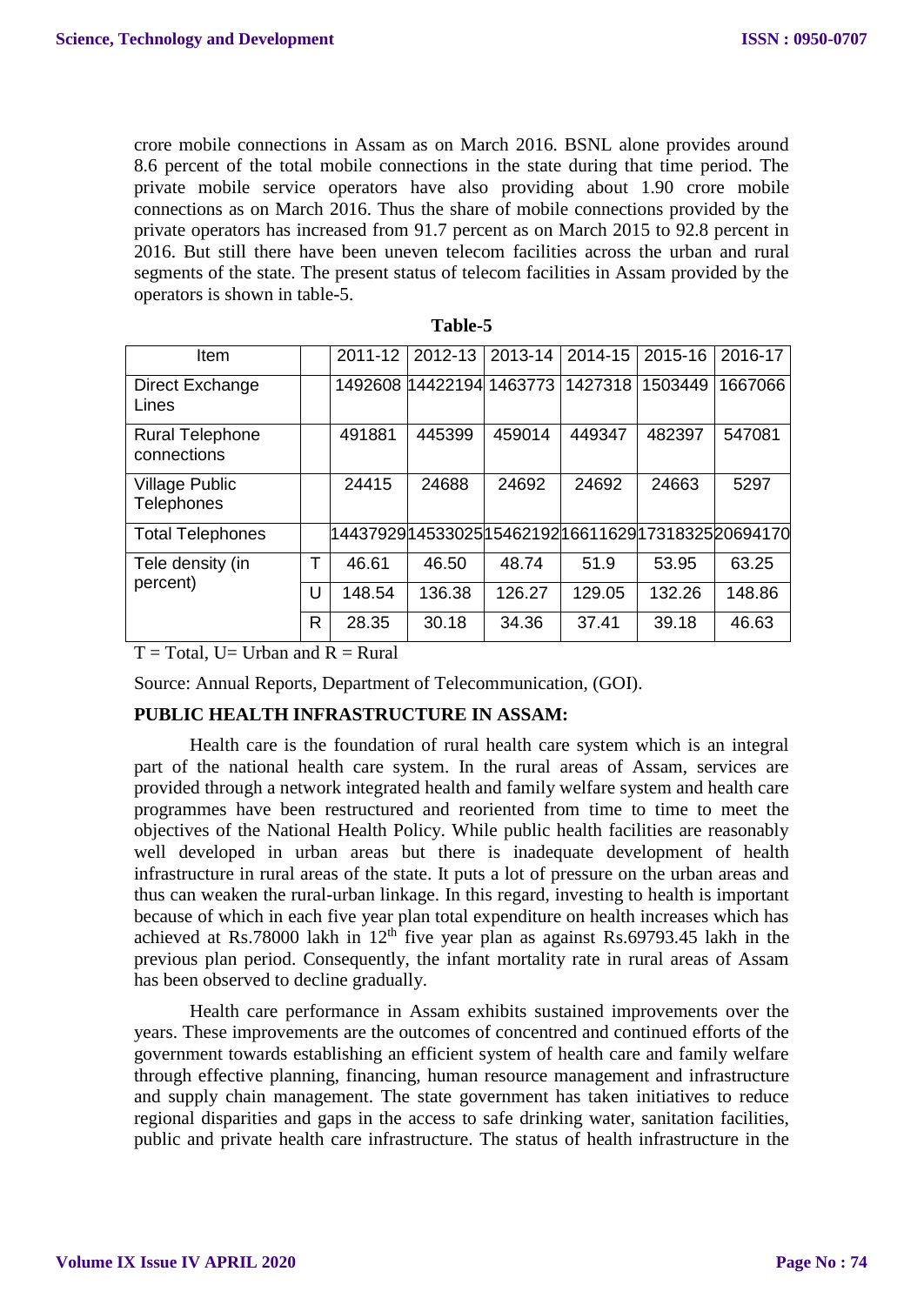state is improving over the years. At present there are 25 civil hospital, 14 subdivisional civil hospital, 1014 PHCs, 62 FRUs, 162 CHCs and 4621 sub centres with 18886 numbers of total beds in the state at the end of the year 2016. Even there are 5004 number of medical and paramedical staff in the state including Ayurvedic and Homeopathic doctors as reported at the end of 2016.

#### **CONCLUSION:**

From the ongoing analysis we can say that for strengthening the linkages between rural and urban areas of the state, infrastructural facilities should be created in such a way that it minimizes the wastages of resources in the state economy. Various programmes should also be generated by keeping view of grass root level development that can open up the pace of GDP growth. It is better for the government to play independent role by the financial institutions. Without playing a leading role by the financial institutions, market size may not be expanded which will remain untouch the linkages between the sectors. Thus infrastructure provides the basic framework for economic and social upliftment not only for the state economy but also for the economy as a whole and hence it can rightly be regarded as an very important input for development of rural sector specially and improves the linkages of rural and urban areas of the state which can further ensure equal distribution of income and wealth of the society.

#### **BIBLIOGRAPHY:**

- 1. Bordoloi and Neog: Economy of the North-East, LBS Publication.
- 2. D. Indranee and B. Shailly (2007): Health and Healthcare in Assam, A Status Report.
- 3. Datt, R., Sundharam, K. M.P.: Indian Economy, 61<sup>st</sup> Revised Edition, S. Chand.
- 4. Dhar, P.K.: The Economy of Assam, Including Economy of North East India, New Delhi, Kalyani Publishers, 2013.
- 5. Dhar, P.K.: Indian Economy, New Delhi, Kalyani Publishers.
- 6. Lekhi, R.K.: Development and Empowermental Economics, Kalyani Publishers.
- 7. Pradhan, R.P.: An Economic Approach between Human Development and Poverty in North Eastern Region of India (2011).
- 8. R. Hans (2007): Fundamentals of Demography, Surjeet Publications.
- 9. Reddy, A.V., Charyulu, and M.Y.: Rural Development in India, New Century Publications, New Delhi.
- 10.Sinha V.C. and Zacharia E. (2007): Elements of Demography, Allied Publishers Pvt.Limited.
- 11.Sundaram, Dr. I.S.: Rural Development, Himalaya Publishing House.
- 12.Todaro, M.P., Smith, S.C.: Economic Development, Pearson Education.